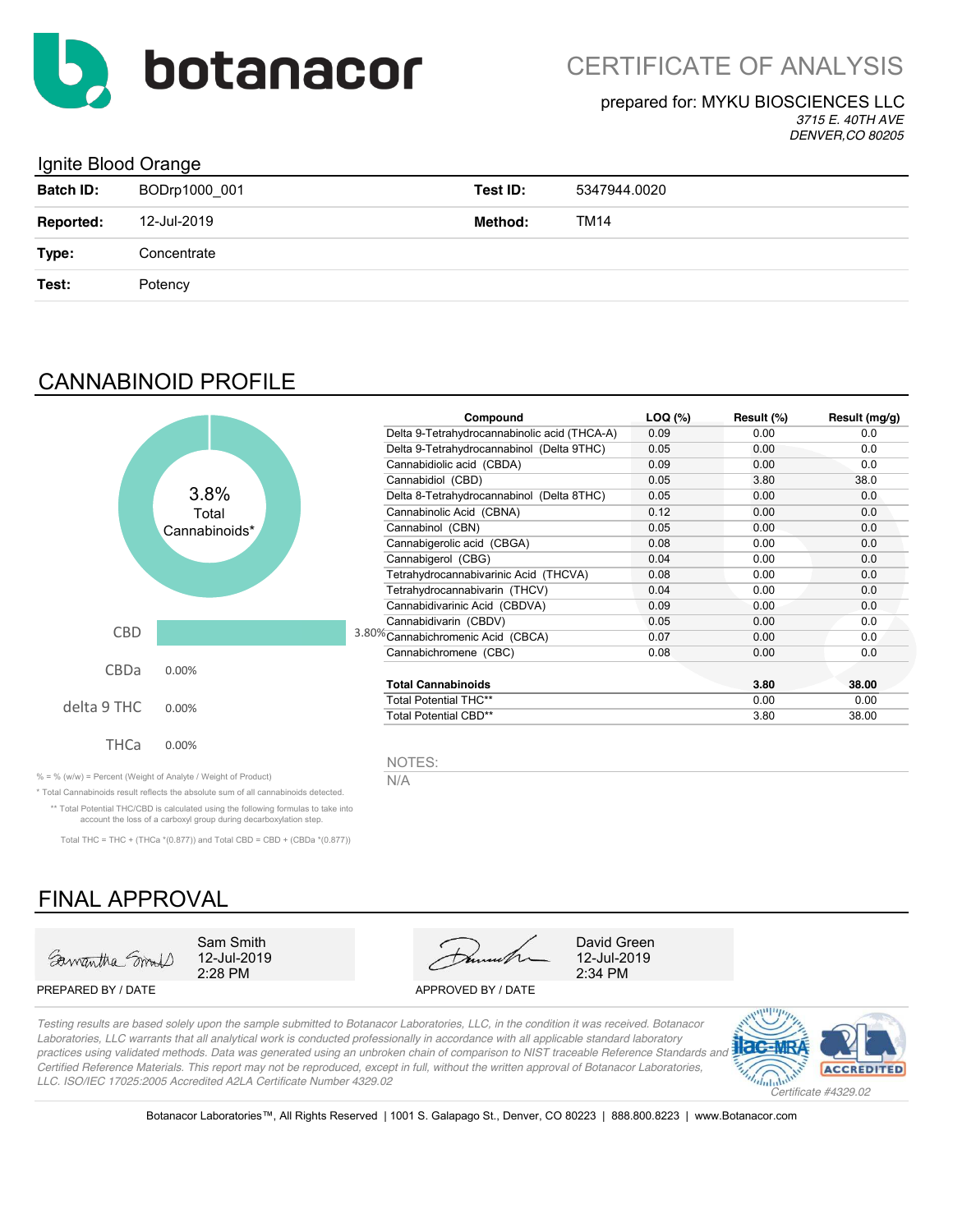

CERTIFICATE OF ANALYSIS

#### prepared for: MYKU BIOSCIENCES LLC

*3715 E. 40TH AVE DENVER,CO 80205*

### IGNITE BLOOD ORANGE

| <b>Batch ID:</b> | BODRP1000 0001                | Test ID: | 6695142.015                            |
|------------------|-------------------------------|----------|----------------------------------------|
| <b>Reported:</b> | 15-Jul-2019                   | Method:  | Concentrate - Test Methods: TM05, TM06 |
| Type:            | Concentrate                   |          |                                        |
| Test:            | <b>Microbial Contaminants</b> |          |                                        |
|                  |                               |          |                                        |

## MICROBIAL CONTAMINANTS

| Contaminant                    | Result (CFU/g)* |
|--------------------------------|-----------------|
| <b>Total Aerobic Count**</b>   | None Detected   |
| <b>Total Coliforms**</b>       | None Detected   |
| <b>Total Yeast and Molds**</b> | None Detected   |
| E. coli                        | None Detected   |
| <b>Salmonella</b>              | None Detected   |

*\* CFU/g = Colony Forming Unit per Gram*

*\*\* Values recorded in scientific notation, a common microbial practice of expressing numbers that are too large to be conveniently written in decimal form.*

*Examples: 10^2 = 100 CFU 10^3 = 1,000 CFU 10^4 = 10,000 CFU 10^5 = 100,000 CFU*

NOTES:

TYM: None Detected Total Aerobic: None Detected Coliforms: None Detected Free from visual mold, mildew, and foreign matter

### FINAL APPROVAL

| Samarto n. Horn    | Samantha Hoyle<br>15-Jul-2019<br>$2:46$ PM | $\overline{1}$     | Greg Zimpfer<br>15-Jul-2019<br>2:55 PM |
|--------------------|--------------------------------------------|--------------------|----------------------------------------|
| PREPARED BY / DATE |                                            | APPROVED BY / DATE |                                        |

*Testing results are based solely upon the sample submitted to Botanacor Services, LLC, in the condition it was received. Botanacor Services, LLC warrants that all analytical work is conducted professionally in accordance with all applicable standard laboratory practices using validated methods. Data was generated using an unbroken chain of comparison to NIST traceable Reference Standards and Certified Reference Materials. This report may not be reproduced, except in full, without the written approval of Botanacor Services, LLC.*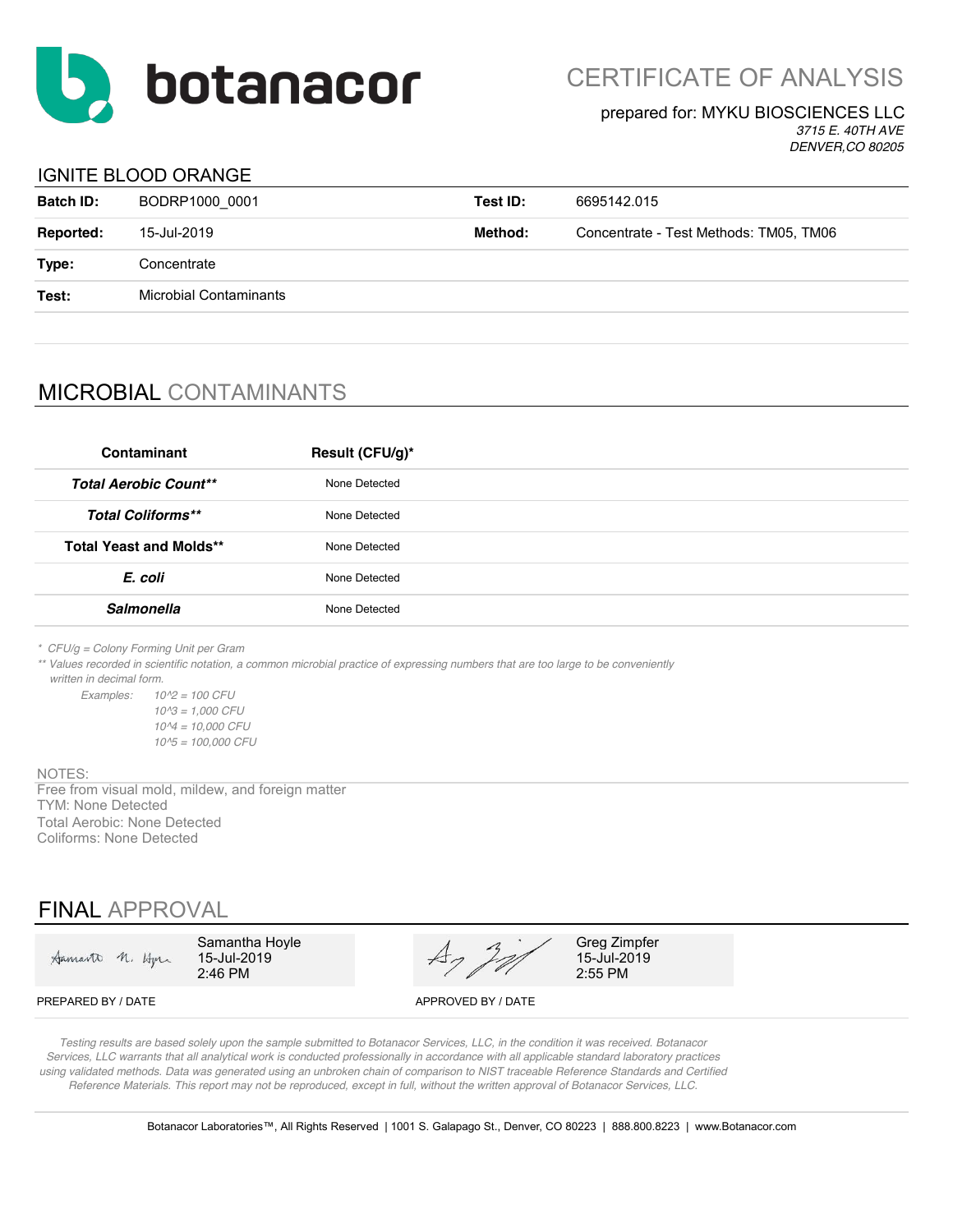

Innovatical Laboratories, LLC. 5555 Brooks St Montclair, CA 91763<br>Tel 909-230 6210<br>Fax 909-230 6211 www.iLab-US.com

CoA# 19071807 **CoA Date** 08/02/2019 Final **CoA Status** 

# **CERTIFICATE OF ANALYSIS**

| <b>Customer</b>    | <b>MYKU Biosciences LLC</b>                    | <b>Date Received</b> | 7/30/2019   |
|--------------------|------------------------------------------------|----------------------|-------------|
|                    | 3715 E 40th Ave.<br>Address<br>Denver CO 80205 | Condition            | Good        |
|                    |                                                | Temp                 | Ambient     |
| <b>Sample Name</b> | Ignite Blood Orange Drops                      | PO#                  |             |
|                    | Sample Lot # 072019BO1000 0001                 | <b>Remarks</b>       | <b>RUSH</b> |

| <b>Analysis</b>     | <b>Specification</b> | <b>Test Result</b> | <b>Test Method</b> | <b>Test Date</b> |
|---------------------|----------------------|--------------------|--------------------|------------------|
| Pesticides          |                      |                    |                    |                  |
| <b>DDT</b>          | N/A                  | $< 0.500$ ppm      | GC-MS              | 07/30/2019       |
| Alachlor            | N/A                  | $< 0.500$ ppm      | GC-MS              | as above         |
| Aldin               | N/A                  | $<$ 0.025 ppm      | GC-MS              | as above         |
| Azinphos-ethyl      | N/A                  | <3.000 ppm         | GC-MS              | as above         |
| Azinphos-methyl     | N/A                  | $<$ 0.500 ppm      | GC-MS              | as above         |
| Bromophos-ethyl     | N/A                  | $< 0.050$ ppm      | GC-MS              | as above         |
| Bromophos-methyl    | N/A                  | <0.500 ppm         | GC-MS              | as above         |
| Brompropylate       | N/A                  | <2.000 ppm         | GC-MS              | as above         |
| Chlordane           | N/A                  | $< 0.025$ ppm      | GC-MS              | as above         |
| Chlorfenvinphos     | N/A                  | $< 0.500$ ppm      | GC-MS              | as above         |
| Chlorpyrifos        | N/A                  | $< 0.150$ ppm      | GC-MS              | as above         |
| Chlorpyrifos-methyl | N/A                  | <2.000 ppm         | GC-MS              | as above         |
| Chlorthal-dimethyl  | N/A                  | $< 1.000$ ppm      | GC-MS              | as above         |
| Cyfluthrin          | N/A                  | <0.100 ppm         | GC-MS              | as above         |
| Cyhalothrin-Lambda  | N/A                  | $< 0.150$ ppm      | GC-MS              | as above         |
| Cypermethrin        | N/A                  | $< 0.150$ ppm      | GC-MS              | as above         |
| Deltamethrin        | N/A                  | <0.500 ppm         | GC-MS              | as above         |
| Diazinon            | N/A                  | $< 2.000$ ppm      | GC-MS              | as above         |
| Dichlofluanid       | N/A                  | <1.000 ppm         | GC-MS              | as above         |
| Dichlorvos          | N/A                  | <0.050 ppm         | GC-MS              | as above         |
| Dicofol             | N/A                  | <0.500 ppm         | GC-MS              | as above         |
| Dieldrin            | N/A                  | $< 0.025$ ppm      | GC-MS              | as above         |
| Dimethoate          | N/A                  | <1.000 ppm         | GC-MS              | as above         |
| Endosulfan          | N/A                  | $<$ 0.250 ppm      | GC-MS              | as above         |
| Endrin              | N/A                  | $< 0.025$ ppm      | GC-MS              | as above         |
| Ethion              | N/A                  | <0.500 ppm         | GC-MS              | as above         |
| Etrimphos           | N/A                  | $< 0.250$ ppm      | GC-MS              | as above         |
| Fenchlorophos       | N/A                  | $< 0.500$ ppm      | GC-MS              | as above         |
| Fenitrothion        | N/A                  | <1.000 ppm         | GC-MS              | as above         |
| Fenpropathrin       | N/A                  | <0.050 ppm         | GC-MS              | as above         |
| Fensulfothion       | N/A                  | <0.500 ppm         | GC-MS              | as above         |
| Fenthion            | N/A                  | <0.250 ppm         | GC-MS              | as above         |
| Fenvalerate         | N/A                  | $< 0.010$ ppm      | GC-MS              | as above         |
| Flucytrinate        | N/A                  | <0.100 ppm         | GC-MS              | as above         |
| Fluvalinate-Tau     | N/A                  | <0.250 ppm         | GC-MS              | as above         |
| Fonofos             | N/A                  | <0.150 ppm         | GC-MS              | as above         |
| Heptachlor          | N/A                  | <0.075 ppm         | GC-MS              | as above         |
| Hexachlorbenzene    | N/A                  | <0.100 ppm         | GC-MS              | as above         |
|                     |                      |                    | $\overline{U}$     |                  |

Authorized by Addi Adil 8107/19

These results apply only to the items tested. This certificate of analysis shall not be reproduced except in full without written consent of iLab. Estimation of uncertainty of measurement available upon request.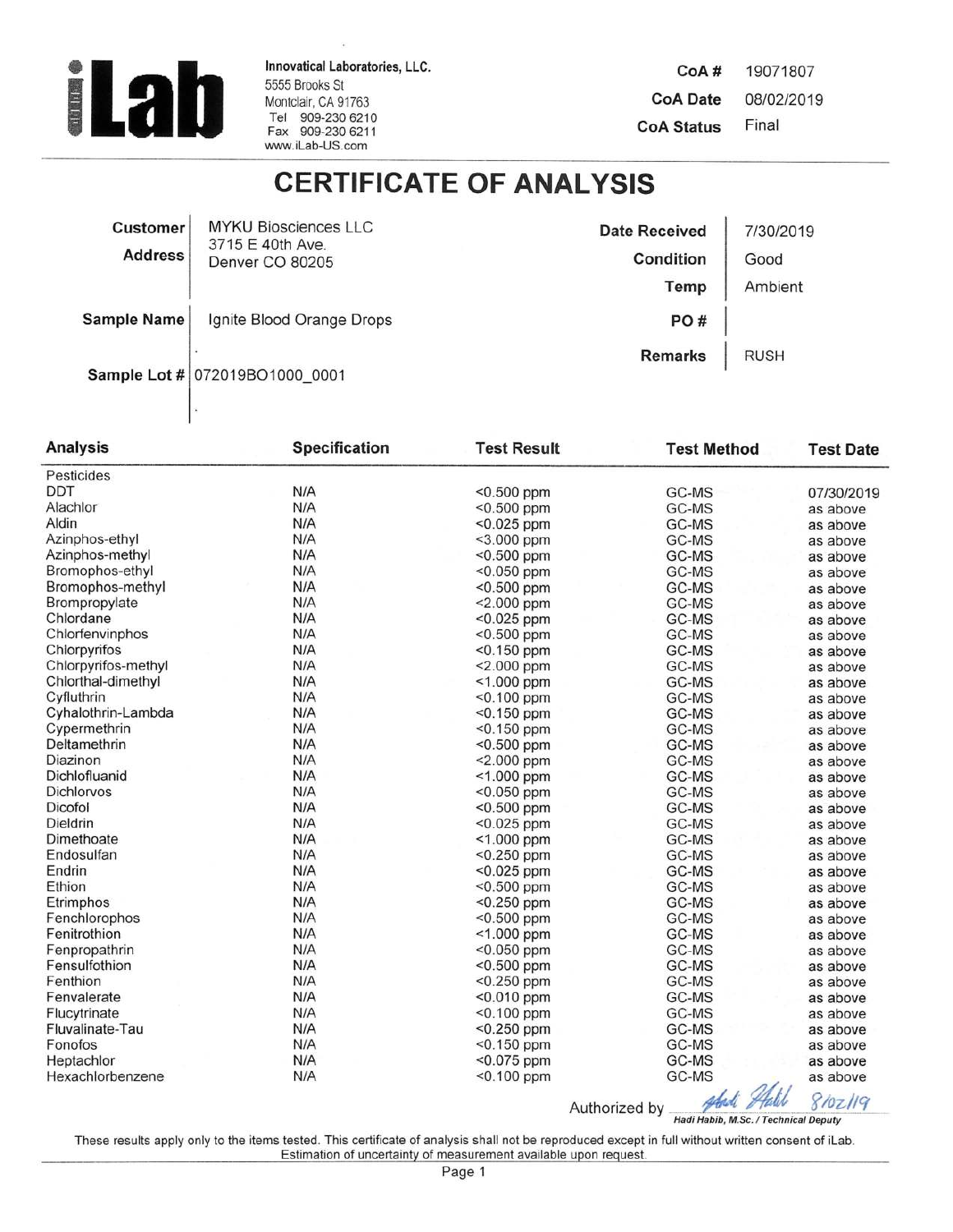

 $\vert$ .

Innovatical Laboratories, LLC. 5555 Brooks St Montclair, CA 91763 Tel 909-230 6210<br>Fax 909-230 6211 www.iLab-US.com

CoA# 19071807 **CoA Date** 08/02/2019 Final **CoA Status** 

# **CERTIFICATE OF ANALYSIS**

| <b>Customer</b>    | <b>MYKU Biosciences LLC</b>                     | <b>Date Received</b> | 7/30/2019   |
|--------------------|-------------------------------------------------|----------------------|-------------|
|                    | 3715 E 40th Ave.<br>Address'<br>Denver CO 80205 | Condition            | Good        |
|                    |                                                 | Temp                 | Ambient     |
| <b>Sample Name</b> | Ignite Blood Orange Drops                       | PO#                  |             |
|                    | Sample Lot # 072019BO1000 0001                  | <b>Remarks</b>       | <b>RUSH</b> |

| <b>Analysis</b>          | <b>Specification</b> | <b>Test Result</b> | <b>Test Method</b>                                      | <b>Test Date</b> |
|--------------------------|----------------------|--------------------|---------------------------------------------------------|------------------|
| Hexachlorocyclohexane    | N/A                  | <0.025 ppm         | GC-MS                                                   | as above         |
| Lindane                  | N/A                  | <0.250 ppm         | GC-MS                                                   | as above         |
| Malaoxon                 | N/A                  | <0.100 ppm         | GC-MS                                                   | as above         |
| Malathion                | N/A                  | <0.250 ppm         | GC-MS                                                   | as above         |
| Mecarbam                 | N/A                  | <0.500 ppm         | GC-MS                                                   | as above         |
| <b>Methacrifos</b>       | N/A                  | <0.025 ppm         | GC-MS                                                   | as above         |
| Methamidophos            | N/A                  | <0.005 ppm         | GC-MS                                                   | as above         |
| Methidathion             | N/A                  | <0.100 ppm         | GC-MS                                                   | as above         |
| Methoxychlor             | N/A                  | $< 2.000$ ppm      | GC-MS                                                   | as above         |
| Parathion-ethyl          | N/A                  | <1.000 ppm         | GC-MS                                                   | as above         |
| Mirex                    | N/A                  | $<$ 1.000 ppm      | GC-MS                                                   | as above         |
| Monocrotophos            | N/A                  | <0.050 ppm         | GC-MS                                                   | as above         |
| Omethoate                | N/A                  | $< 0.500$ ppm      | GC-MS                                                   | as above         |
| Paraoxon-ethyl           | N/A                  | <0.025 ppm         | GC-MS                                                   | as above         |
| Paraoxon                 | N/A                  | <2.000 ppm         | GC-MS                                                   | as above         |
| Parathion-methyl         | N/A                  | <1.000 ppm         | GC-MS                                                   | as above         |
| Pendimethalin            | N/A                  | <1.000 ppm         | GC-MS                                                   | as above         |
| Pentachloroanisole       | N/A                  | <0.025 ppm         | GC-MS                                                   | as above         |
| Permethrin               | N/A                  | <0.025 ppm         | GC-MS                                                   | as above         |
| Phosalone                | N/A                  | <2.000 ppm         | GC-MS                                                   | as above         |
| Phosmet                  | N/A                  | <0.500 ppm         | GC-MS                                                   | as above         |
| Piperonylbutoxide        | N/A                  | <1.000 ppm         | GC-MS                                                   | as above         |
| Pirimiphos-ethyl         | N/A                  | <0.050 ppm         | GC-MS                                                   | as above         |
| Pirimiphos-methyl        | N/A                  | <0.250 ppm         | GC-MS                                                   | as above         |
| Procymidone              | N/A                  | $<$ 1.000 ppm      | GC-MS                                                   | as above         |
| Profenofos               | N/A                  | <2.000 ppm         | GC-MS                                                   | as above         |
| Prothiofos               | N/A                  | <0.500 ppm         | GC-MS                                                   | as above         |
| Pyrethrum                | N/A                  | <0.250 ppm         | GC-MS                                                   | as above         |
| Quinalphos               | N/A                  | <0.500 ppm         | GC-MS                                                   | as above         |
| Quintozene               | N/A                  | <1.000 ppm         | GC-MS                                                   | as above         |
| $S-421$                  | N/A                  | <0.500 ppm         | GC-MS                                                   | as above         |
| Tecnazene                | N/A                  | $< 0.100$ ppm      | GC-MS                                                   | as above         |
| Tetradifon               | N/A                  | <0.250 ppm         | GC-MS                                                   | as above         |
| Vinclozolin              | N/A                  | <1.000 ppm         | GC-MS                                                   | as above         |
| <b>Residual Solvents</b> |                      |                    |                                                         |                  |
| Methanol                 | N/A                  | Pass <3000 ppm     | USP 37<467>                                             | 07/30/2019       |
| Acetonitrile             | N/A                  | Pass <410 ppm      | USP 37<467>                                             | as above         |
| Dichloromethane          | N/A                  | Pass <600 ppm      | USP 37<467>                                             | as above         |
|                          |                      |                    | $\mathcal{A}$ $\mathcal{A}$ $\mathcal{A}$ $\mathcal{A}$ |                  |

Authorized by Hadi Habib, M.Sc. / Technical Deputy

These results apply only to the items tested. This certificate of analysis shall not be reproduced except in full without written consent of iLab.<br>Estimation of uncertainty of measurement available upon request.